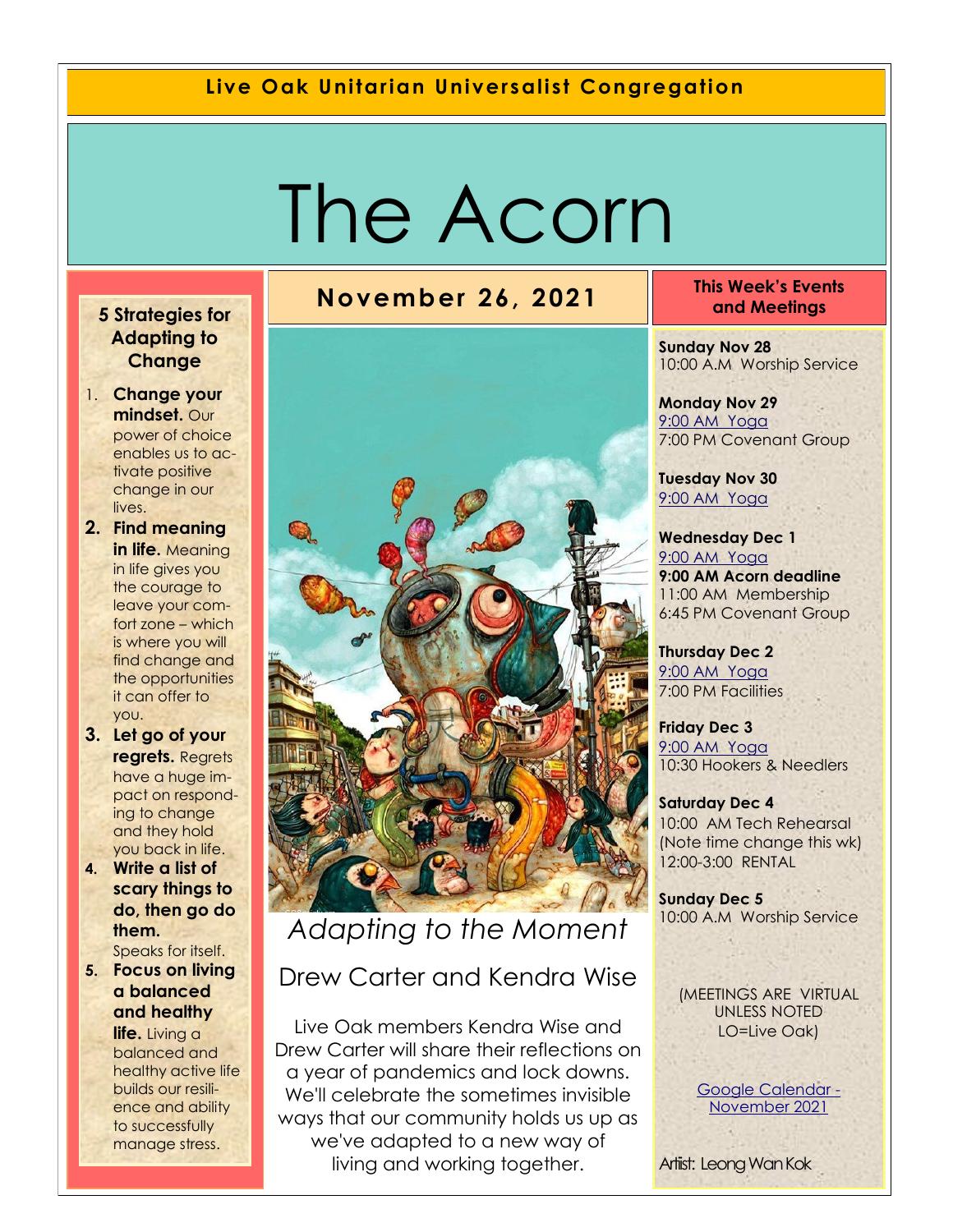| PAGE <sub>2</sub>                                                                                          | <b>THE ACORN</b>                                                                                   |                                                     |                                                    |  |  |  |
|------------------------------------------------------------------------------------------------------------|----------------------------------------------------------------------------------------------------|-----------------------------------------------------|----------------------------------------------------|--|--|--|
| <b>Worship Service 11.28.21</b>                                                                            |                                                                                                    |                                                     |                                                    |  |  |  |
| Live Oak Unitarian Universalist Congregation of Goleta                                                     |                                                                                                    |                                                     |                                                    |  |  |  |
|                                                                                                            | Order of Service                                                                                   |                                                     | <b>November 28, 2021</b>                           |  |  |  |
| <b>Adapting to the Moment</b>                                                                              |                                                                                                    |                                                     |                                                    |  |  |  |
| Worship Service by Drew Carter & Kendra Wise                                                               |                                                                                                    |                                                     |                                                    |  |  |  |
| A/V support: Marty Jenkins; Tech support: Krystal McCauley                                                 |                                                                                                    |                                                     |                                                    |  |  |  |
|                                                                                                            |                                                                                                    |                                                     |                                                    |  |  |  |
| <b>Music for Gathering</b> (begins at 9:50 a.m.)                                                           |                                                                                                    |                                                     | John Douglas, Music Director                       |  |  |  |
|                                                                                                            |                                                                                                    |                                                     |                                                    |  |  |  |
|                                                                                                            | <b>Prelude</b> $\sim$ Raindrops Keep Fallin' on My Head<br>words: Hal David; music: Burt Bacharach | Nansie Douglas                                      |                                                    |  |  |  |
|                                                                                                            |                                                                                                    |                                                     |                                                    |  |  |  |
| <b>Welcome Song</b> $\sim$ Tis a Gift to be Simple #16                                                     |                                                                                                    |                                                     |                                                    |  |  |  |
|                                                                                                            |                                                                                                    | words: Joseph Brackett; music: American Shaker tune |                                                    |  |  |  |
| Welcome                                                                                                    |                                                                                                    |                                                     | Megan Moyer, Worship Associate                     |  |  |  |
| <b>Chalice Lighting</b>                                                                                    |                                                                                                    |                                                     | Megan Moyer                                        |  |  |  |
|                                                                                                            |                                                                                                    |                                                     |                                                    |  |  |  |
| <b>Call to Worship</b>                                                                                     |                                                                                                    |                                                     | Drew Carter                                        |  |  |  |
|                                                                                                            |                                                                                                    |                                                     |                                                    |  |  |  |
| <b>Opening Song</b> $\sim$ For All That Is Our Life #128<br>words: Bruce Findlow; music: Patrick L. Rickey |                                                                                                    |                                                     |                                                    |  |  |  |
|                                                                                                            |                                                                                                    |                                                     |                                                    |  |  |  |
| <b>Message for All Ages</b>                                                                                |                                                                                                    |                                                     | Steven Lovelace, Director of Religious Exploration |  |  |  |
|                                                                                                            |                                                                                                    |                                                     |                                                    |  |  |  |
| <b>Sharing of Joys and Sorrows</b>                                                                         |                                                                                                    |                                                     |                                                    |  |  |  |
|                                                                                                            |                                                                                                    |                                                     |                                                    |  |  |  |
| <b>Meditation</b>                                                                                          |                                                                                                    |                                                     |                                                    |  |  |  |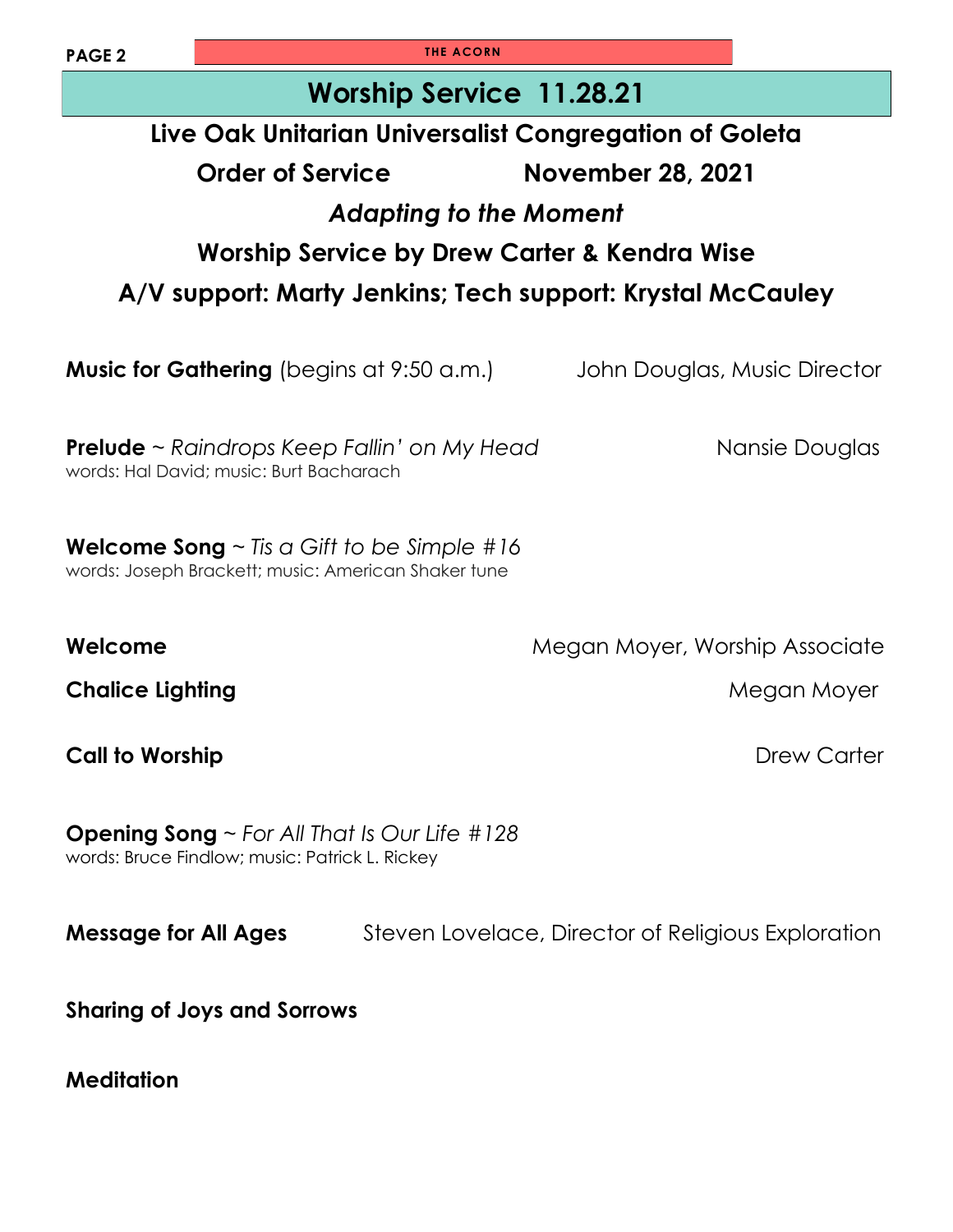| <b>Homily</b>                                                                                        |  | Adapting to the Moment                                   | Drew Carter & Kendra Wise |  |  |  |
|------------------------------------------------------------------------------------------------------|--|----------------------------------------------------------|---------------------------|--|--|--|
| Nansie<br><b>Musical Response</b> $\sim$ Love is Still the Answer<br>words and music: Jason Mraz     |  |                                                          |                           |  |  |  |
| <b>Sharing in Stewardship</b>                                                                        |  |                                                          |                           |  |  |  |
| <b>Closing Song</b> $\sim$ We're Gonna Sit at the Welcome Table #407<br>words and music: Traditional |  |                                                          |                           |  |  |  |
| <b>Benediction/Chalice Extinguishing</b>                                                             |  |                                                          |                           |  |  |  |
| <b>Postlude ~ I Can See Clearly Now</b><br>Nansie<br>words and music: Johnny Nash                    |  |                                                          |                           |  |  |  |
| Five-minute break and then all are invited to re-gather for our social time.                         |  |                                                          |                           |  |  |  |
|                                                                                                      |  | <b>Live Oak Sunday Worship</b><br>Nov. 28, 2021 10:00 AM |                           |  |  |  |
|                                                                                                      |  | https://zoom.us/j/991200709                              |                           |  |  |  |
|                                                                                                      |  | <b>Meeting ID: 991 200 709</b>                           |                           |  |  |  |
|                                                                                                      |  | <b>Dial by your location</b>                             |                           |  |  |  |
|                                                                                                      |  | +1 253 215 8782 US +1 301<br>715 8592 US                 |                           |  |  |  |
|                                                                                                      |  | Find your local number:<br>https://zoom.us/u/a3HkXnuGD   |                           |  |  |  |

### **Congregational Response** ~ *We Give Thanks #1010*

words & music: Wendy Luella Perkins

**PAGE 3**

**THE ACORN**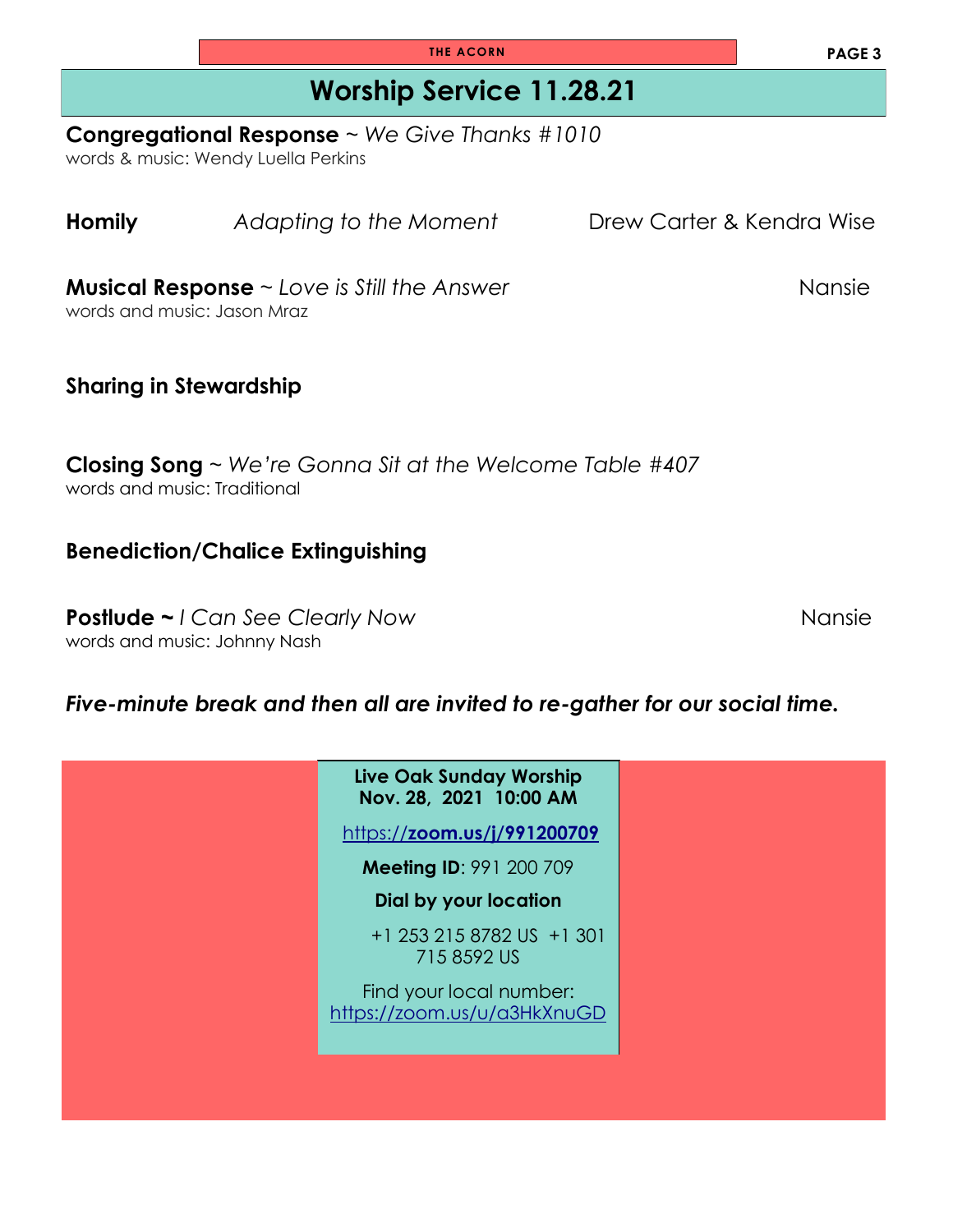**PAGE 4 THE ACORN** 

### **Upcoming Services**

# **December 5** *Breathing Joy*

Rev. Tamara Casanova Suzuki

Grounding ourselves in an attitude of joy is ultimately a revolutionary choice of

mind, heart, and spirit. Today we focus on what it means to live and breathe joy

as a spiritual practice in a time of stress and challenges.

### **Live Oak on-site protocol when attending in person**

### **Aiming for our first in-person and Zoom service on December 5 Live Oak Sunday Service on-site protocol**

- Please stay home and join the service via Zoom if you are sick (running a
- temperature and/or having cold like symptoms) or have been exposed recently to someone with Covid.
- Only fully vaccinated individuals (with boosters) are able to gather in person.
- Everyone must wear masks at all times (N95 or surgical), maintain social distancing, and observe hand hygiene.
- Please arrive early to be screened (show proof of vaccination record and affix clearance sticker on name badge) Thank you!

# **Coordinating Team addition**

Hey Live Oakers,

The Coordinating Team is looking to expand by adding a third lay person to the team. The Coordinating Team (CTeam) meets monthly and looks at the Operational concerns of Live Oak.

Interested congregants should contact Board President Megan Moyer at

[meganwmoyer@gmail.com.](mailto:meganwmoyer@gmail.com) Thank you so much!

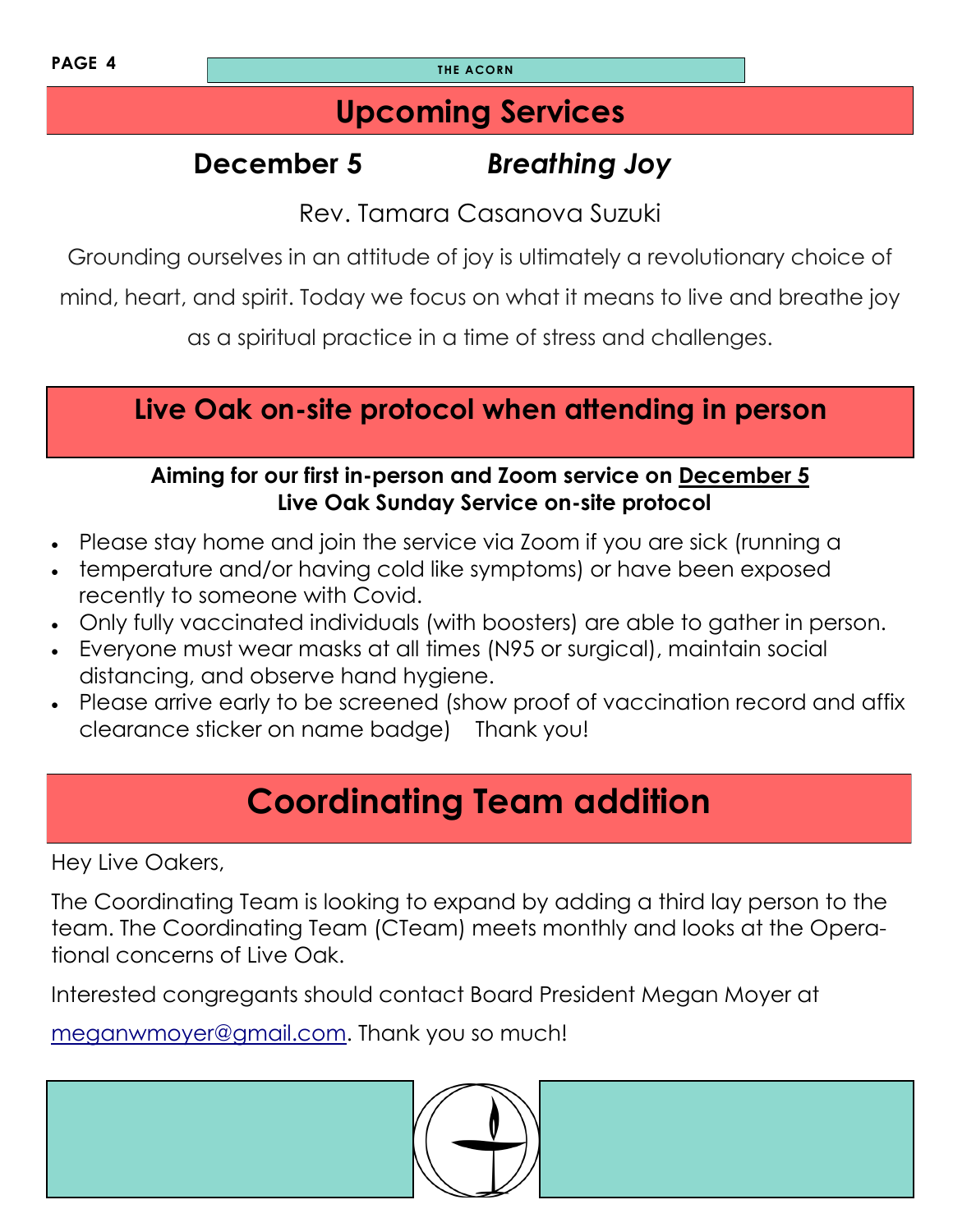**PAGE 5 THE ACORN**

# **Religious Exploration 11.28.21**

### **THIS WEEK IN RELIGIOUS EXPLORATION**

### **COMING OF AGE**

This is the first "official" week off for the Coming of Age teens. They will be roaring into action during our Dec. 12th RE MultiGen service, appearing (hopefully) LIVE in the sanctuary and playing various holiday spirits reflecting on "light".

### **ELEMENTARY AGES**

Gennie and Steven will have an RE class directly after the MultiGen service on Sunday Dec. 12 from 11:30-12:15. This will be a "Holiday" class for the elementary ages, and we will again have an art project since everyone did such amazing work last class. Friends are welcome. This would be a good time to invite them to join us. For ages 5-12 years.

### **SUNDAY DECEMBER 12-RE MULTI-GEN**

Please join us on Sunday Dec. 12 for the Religious Exploration MultiGenerational service at 10:00 AM. Our plan is to do a live pageant in the Sanctuary. "*December Spirits"* is a thoughtful take on holidays and all the light they require.

> Contact Steven [dresteven@liveoakgoleta.org](mailto:dresteven@liveoakgoleta.org) for RE/kid related items

### **Monitors Needed for Rentals**

As we approach the idea of reopening, we also get closer to offering our Live Oak campus as a rental. We are already getting some calls, and we need to be prepared if we are back in the space rental market. What we need from our congregants are MONITORS.

An Event Monitor greets the renter and stays on site during the event. They walk through the campus with the renter before and after their event to make sure everything is "as it should be". They are on site for emergencies. AND since your presence is a service to Live Oak, you would be paid \$15 an hour. Usually, it is a minimum of three hours. Some training necessary.

> If you are interested, willing, or both, reach out to Steven at [administrator@liveoakgoleta.org.](mailto:administrator@liveoakgoleta.org) Thank you so much.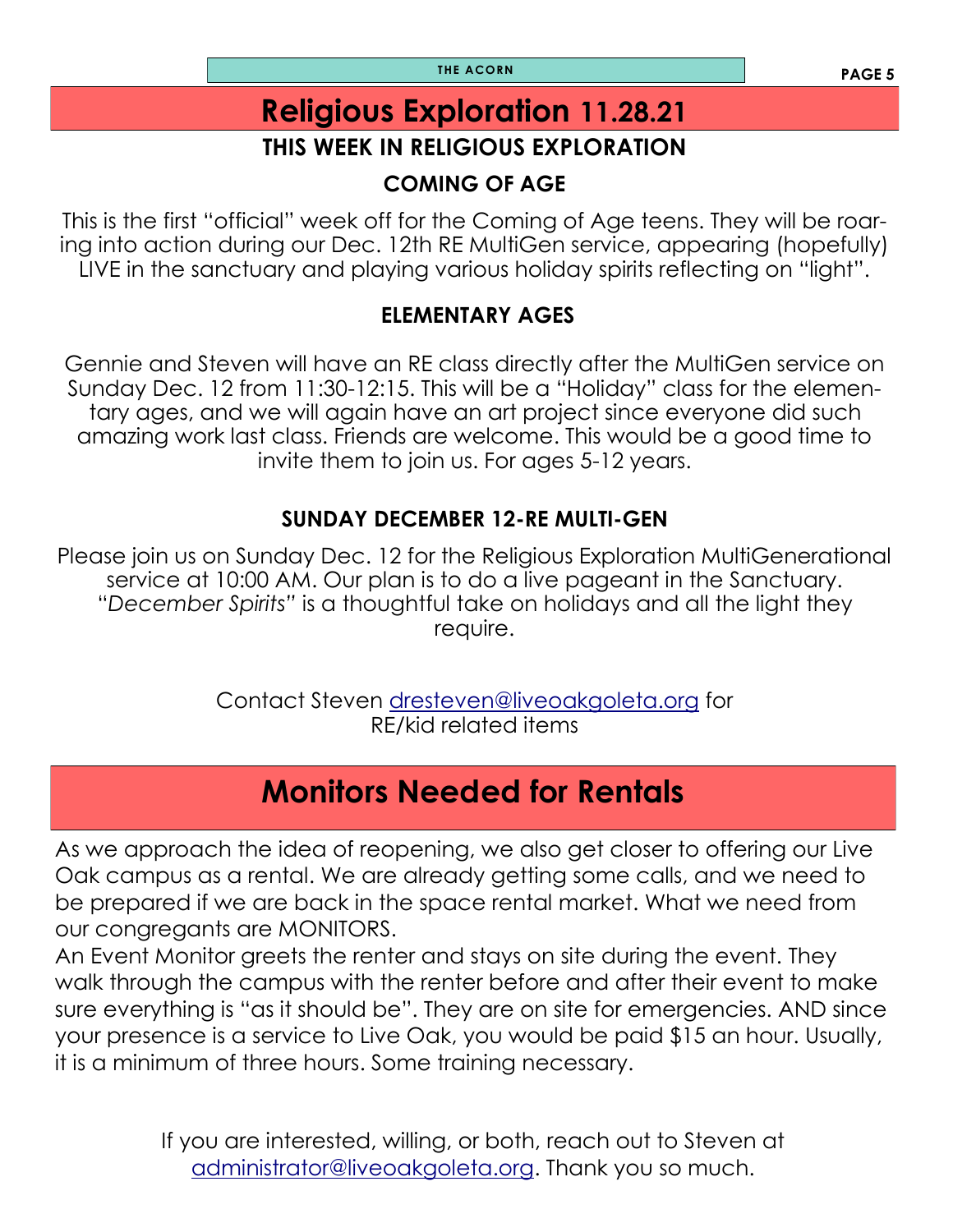#### **PAGE 6**

# **PWR Regional Assembly in February**

PWR Regional Assembly is that inspirational, radically inclusive, beyond-the-congregation UU community we've missed. February 4-6, we can engage fully, wherever we are. Whether onsite at the Hyatt along the bay in San Diego, or online in the comfort of our own homes, we will have opportunities for connection in small groups, inspirational worship, transformative learning, and just plain community fun. [Join in the community](https://www.uua.org/pacific-western/blog/ra-2022)



# **Social Justice Upcoming Activities 11.28.21**

1. Dec 7, launch of the **Regional Equity Initiative "Towards a Just and Equitable Central Coast"** sponsored by the Fund for SB and UCSB Blum Center. Virtual kick off 3-4:30; FREE. For more info and to register: [https://fundforsantabarbara.org/event/central-coast-regional-equity](https://fundforsantabarbara.org/event/central-coast-regional-equity-study-towards-a-just-and-equitable-central-coast/)[study-towards-a-just-and-equitable-central-coast/](https://fundforsantabarbara.org/event/central-coast-regional-equity-study-towards-a-just-and-equitable-central-coast/)

2. Coming up: **January 14, Angela Davis in a Community Conversation** sponsored by Fielding University, The Fund for SB and Healing Justice at 6pm. This will be both in person and virtual. Watch for more details!

3. National Resources Defense Council (NRDC) is asking Californians to **stand up to the Fossil Fuel Industry** and say #NoDrillingWhereWe'reLiving. [https://act.nrdc.org/letter/6248-ca-setbacks-comments-211104?](https://act.nrdc.org/letter/6248-ca-setbacks-comments-211104?source=EMOCADPET&tkd=3253999&utm_source=alert&utm_medium=text&utm_campaign=email&t=8&akid=16937%2E3253999%2ElKqZVK) [source=EMOCADPET&tkd=3253999&utm\\_source=alert&utm\\_medium=te](https://act.nrdc.org/letter/6248-ca-setbacks-comments-211104?source=EMOCADPET&tkd=3253999&utm_source=alert&utm_medium=text&utm_campaign=email&t=8&akid=16937%2E3253999%2ElKqZVK) [xt&utm\\_campaign=email&t=8&akid=16937%2E3253999%2ElKqZVK](https://act.nrdc.org/letter/6248-ca-setbacks-comments-211104?source=EMOCADPET&tkd=3253999&utm_source=alert&utm_medium=text&utm_campaign=email&t=8&akid=16937%2E3253999%2ElKqZVK)

### **Food Collection Continues**

Thanks as always to those of you who continue to generously contribute food to the Santa Barbara Food Bank. Your generosity is truly heartwarming!

This terrific organization is filling an even larger-than-usual need in our community. We are glad to have Live Oak support their efforts, and workers at the Food Bank continue to express their appreciation! (cont'd)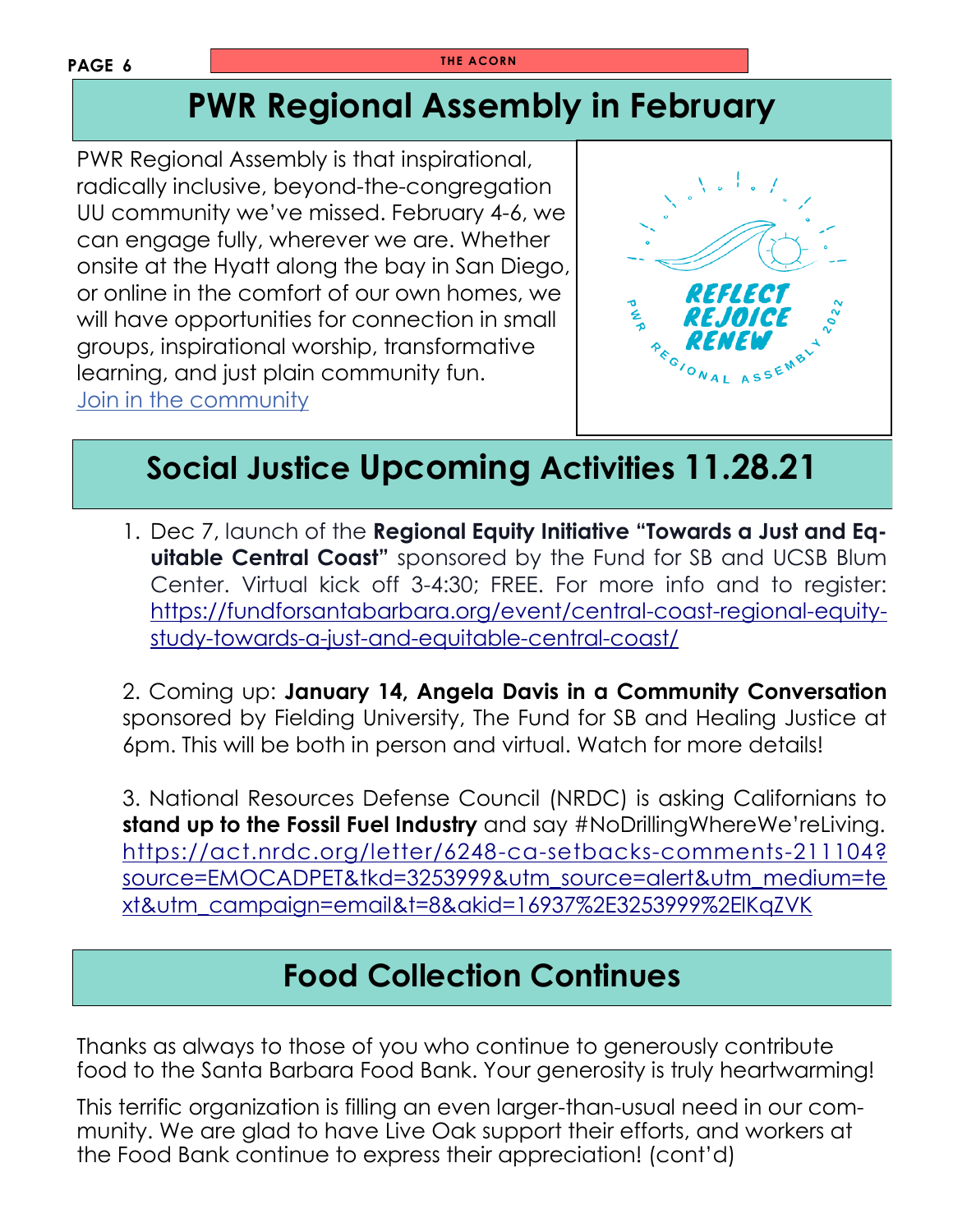## **Food Collection Continues pt. 2**

Items that are particularly appreciated include: canned goods such as tuna, fruit, beans, and soups; peanut butter; pasta; rice; cereal. We gather items every Tuesday.

Now that the painting project is completed at Live Oak, you can once again donate food in one of the three regular ways on any day of the week:

(1)You can drop off donations in boxes that we have put out at Live Oak on the patio just outside of the cottage;

(2) You can drop off in a box we have left outside of our front door at home: 6542 Camino Caseta in Goleta; or

(3) You can get in touch with us via email [\(morganfamily1@cox.net\)](mailto:morganfamily1@cox.net) for a pickup at your home. Just leave food donations in a bag (preferably paper) outside of your door.

Thanks for your support of families in our community! Carter and Wendy Morgan

# **Live Oak Holiday Project**

#### **The holidays will soon be upon us!**

Our SJ Ministry has decided on 3 options for our Live Oak Holiday Project this year. You can:

A) Participate in Transition House's Secret Santa program by purchasing children's wish list items online which will be shipped directly to TH. Do this at:

<https://www.transitionhouse.com/holidaygiving/>

B) Donate a NEW sweater or sweatshirt, socks or sleeping bag for needy families served by Adam's Angels. You can drop these off at Live Oak (there is a box outside the social hall) or at Liz Zok's house [\(elazok@gmail.com\)](mailto:elazok@gmail.com) by Dec. 10. Or pack a gently used purse or backpack with toiletries for Adam's Angels. See suggested items for the purse project here: **<https://adamsangels.life/donate/purse-project/>**

C) Give generously in the half basket on Dec. 5, to be split between the two programs.

Thank you for your generosity!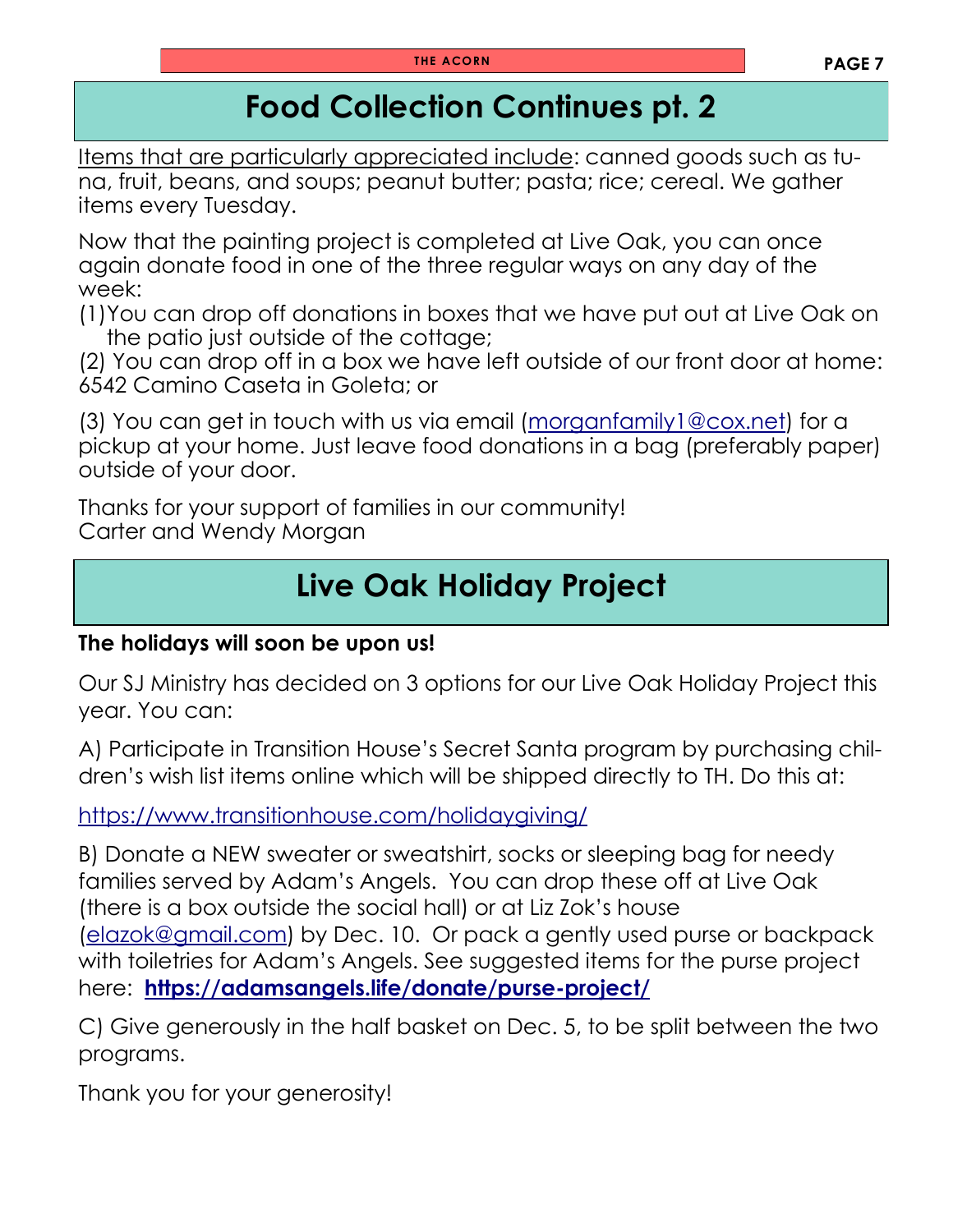**PAGE 8 THE ACORN** 

## **Announcements**

It's beginning to look a LOT like the holidays, and of course that means performances, which were in short supply last winter due to the pandemic.

If you are looking to get out and about this season, consider the Revels, who do a holiday show every year with community members in all the parts. And this year, our own **Lorenzo Lara** is participating in this year's offering "*The Christman's Revels - An Early California Celebration of the Winter Solstice".* This production will be at the Lobero Theatre on Dec. 18 & 19. The Revels website is <https://santabarbararevels.org/> . Let's support Lorenzo and the SB performing arts community. Tickets available at the Lobero Theatre box office and website.

**"Mo Maliszewski** is having health issues and invites you to get updates at [https://www.caringbridge.org/.](https://www.caringbridge.org) Type in maureenmaliszewski in the search box. You can also send Mo messages from that site."

Congratulations to our own **Janet Mocker** who was acknowledged by her employer, Santa Barbara Foundation, for her volunteer time at Live Oak. Well deserved and how nice to be valued like this at your work place

<https://www.sbfoundation.org/sbf-gives-back-volunteer-highlights/>

 $\mathcal{L}_\text{max}$  , and the contract of the contract of the contract of the contract of the contract of the contract of the contract of the contract of the contract of the contract of the contract of the contract of the contr

 $\mathcal{L}_\text{max}$  , and the contract of the contract of the contract of the contract of the contract of the contract of the contract of the contract of the contract of the contract of the contract of the contract of the contr

 $\mathcal{L}_\mathcal{L}$  , which is a set of the set of the set of the set of the set of the set of the set of the set of the set of the set of the set of the set of the set of the set of the set of the set of the set of the set of

Here are some crocheted Christmas Trees I have made and they are for sale as a fundraiser for Live Oak. Prices: Lg. green (dark or light) = \$13. Sm.  $+$  \$8, Set of 3 (2 lg.  $+$  1 sm) = \$30. Fancy White and gold trees \$15. I have limited quantities so call early. **Jeri Moulder** 805-966-6461